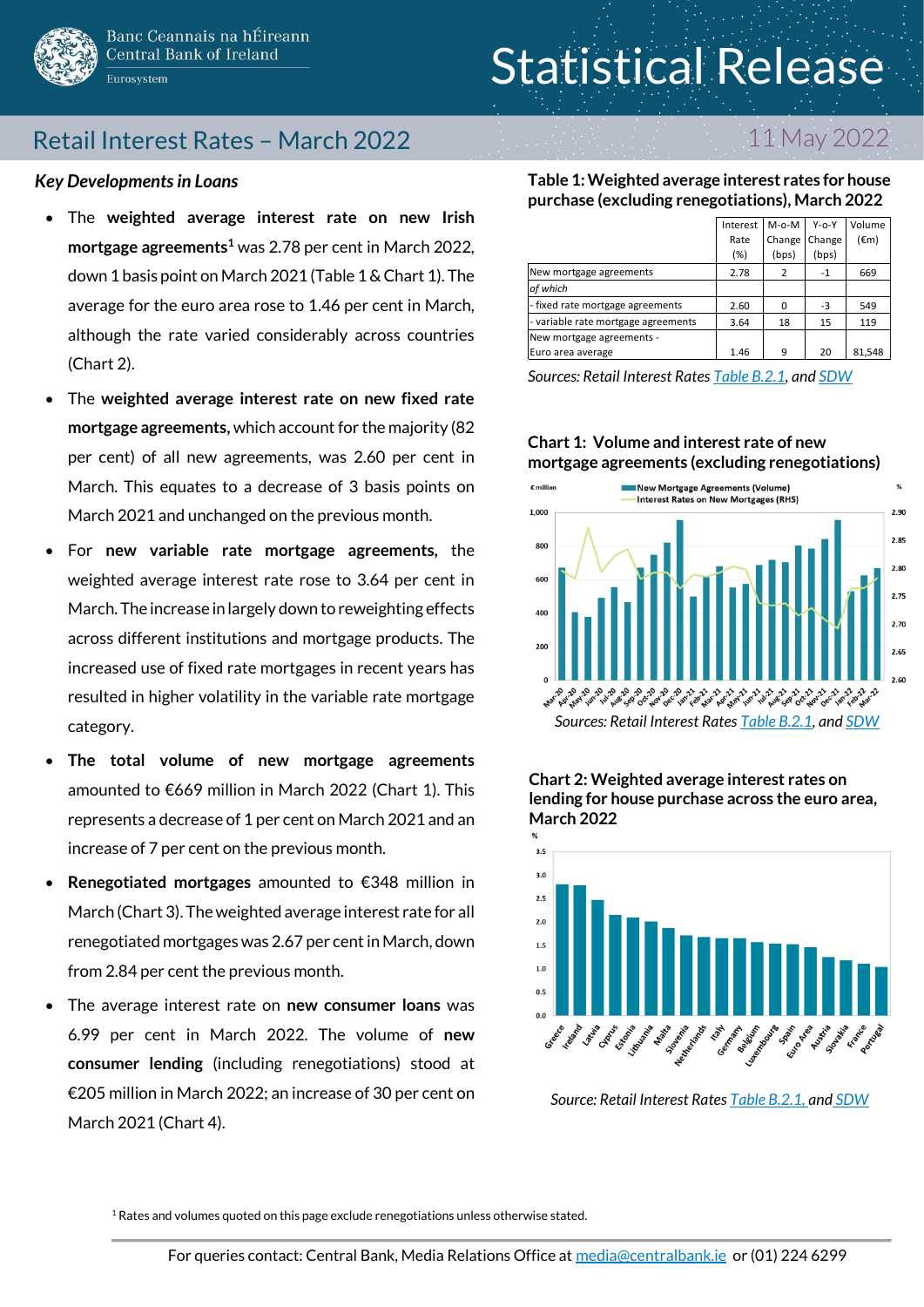- **Total NFC loan agreements**were €1,659 million inMarch 2022, a decrease of 16 per cent compared to March 2021.
- There were €101 million in **NFC loans of up to €250k** agreed in March. The weighted average interest rates on new NFC loans of up to €250k was 4.28 per cent (Chart 5). The equivalent euro area rate was 1.89 per cent.
- For **new NFC loans of over €250k and up to €1 million**, the volume of new lending amounted to  $\epsilon$ 91 million in March, which was €35 million (or 28 per cent) lower than in March 2021. The weighted average interest rate stood at 3.02 per cent in March (Chart 5), with the equivalent euro area rate at 1.50 per cent.
- For **new NFC loans of over €1 million, which represent the vast majority of new NFC loans,** the volume of new lending amounted to €1,466 million in March. The weighted average interest rate stood at 2.22 per cent in March (Chart 5), compared to 1.30 per cent in the euro area.
- **NFC** overdrafts were 110 per cent higher in year-on-year terms in March, at  $\epsilon$ 4,638 million<sup>2</sup>. The weighted average interest rate stood at 3.60 per cent.

#### *Key Developments in Deposits*

- **Interest rates on new household term deposits** stood at 0.10 per cent in March. The equivalent euro area rate was 0.23 per cent.
- Interest rates on **new NFC term deposits** in Ireland stood at -0.44 per cent in March. Corresponding NFC term deposit rates for the euro area stood at -0.26 per cent.

**Chart 3: Renegotiated loans for house purchase**



*Source: Retail Interest Rates [Table B.2.2](https://www.centralbank.ie/statistics/data-and-analysis/credit-and-banking-statistics/retail-interest-rates)*





*Sources: Retail Interest Rate[s Table B.2.1,](https://www.centralbank.ie/statistics/data-and-analysis/credit-and-banking-statistics/retail-interest-rates) an[d SDW](http://sdw.ecb.europa.eu/browse.do?node=9691382)*

**Chart 5: Interest rates of NFC loan agreements, by** 



*Sources: Retail Interest Rate[s Table B.2.1,](https://www.centralbank.ie/statistics/data-and-analysis/credit-and-banking-statistics/retail-interest-rates) an[d SDW](http://sdw.ecb.europa.eu/browse.do?node=9691382)*

<sup>2</sup> Overdrafts include revolving loans and extended credit card debt.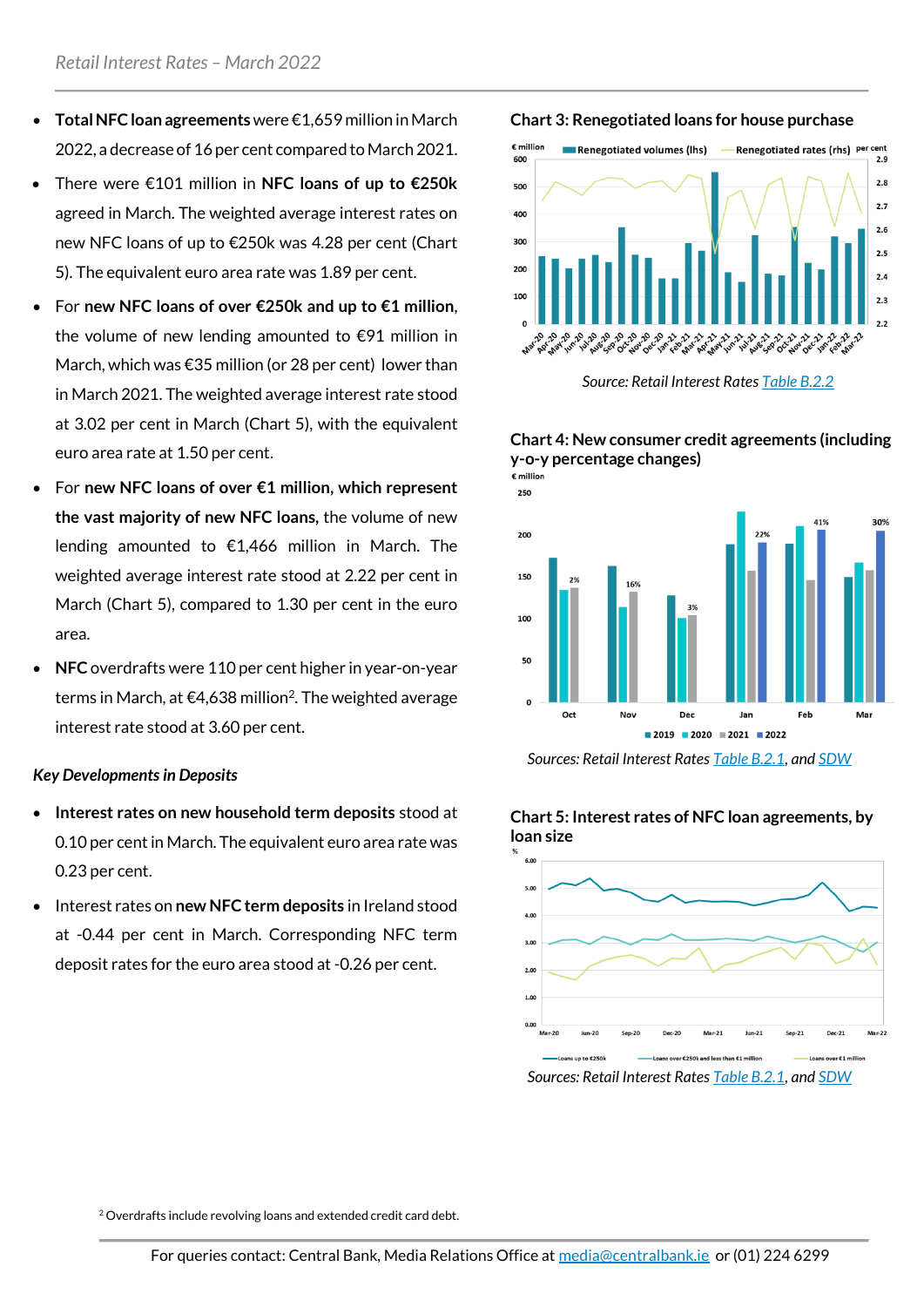## **Note 1:**

Interest rates and new business volumes are collected from credit institutions with a significant level of lending or deposit business with households or non-financial corporations (NFCs). The sample is monitored to ensure compliance with ECB Regulation.

Monthly *Retail Interest Rate Statistics* in Tables B.1.1 to B.2.2 cover all euro-denominated lending to, and deposits from, households and NFCs in the euro area. New business is defined as any new agreement during the month between the customer and the credit institution. This agreement covers all financial contracts that specify the interest rate for the first time, including any renegotiation of existing business (excluding automatic renewals). These statistics are compiled under ECB Regulation and are comparable across the euro area.

Quarterly *Retail Interest Rate Statistics* in Table B.3.1 cover all euro and non-euro denominated mortgage lending in the Republic of Ireland only. New business refers to new mortgage lending drawdowns during the quarter, broken down by type of interest rate (i.e. fixed, tracker and SVR). These statistics are not compiled under ECB MFI interest rate Regulation.

## **Note 2:**

There are a number of factors that can lead to differences between *Retail Interest Rate*  statistics and interest rates advertised by resident credit institutions. These include renegotiated loans, the inclusion of home improvement loans, and the underlying statistical compilation methodology.

## **Note 3:**

The retail interest rate statistics are compiled using a sampling method as outlined in the relevant ECB Regulation and Guideline. The sampling methodology is refined and enhanced over time to maintain alignment with relevant international standards and maintain a quality sampling approach. In such situations, revised methodology will be applied to historic data to ensure a consistent and coherent compilation of data across time and to allow for time series analysis. The period of revisions will be determined by the impact, feasibility and cost of undertaking the revision. Occasions when methodological revision have occurred are:

- Enhancements to the calculation of the national weighted average interest rates and national total business volumes have been introduced in ECB Guideline (ECB/2014/15) on monetary and financial statistics. These enhancements introduced in the Guideline involve changes to the sampling methods. The changes made contribute to a further harmonization of the data compilation process thus improving cross-country data comparison. The changes apply for reference period December 2014. As a result of these enhancements, data have been recalculated, as per the requirements of Guideline ECB/2014/15, for previous reference periods.
- Changes applied to reduce the maximum grossing factor used in estimating total population data. The changes reduce the potential volatility caused by irregular high grossing factors. The impact of the change is largely confined to new business loans to NFCs, with some minor changes to new business consumer loans. The changes apply from reference period April 2021. Data for previous reporting periods have been recalculated back to January 2019.

Recent data are often provisional and may be subject to revision.

For further detail, please see the [Retail Interest](https://centralbank.ie/statistics/data-and-analysis/credit-and-banking-statistics/retail-interest-rates)  [Rates](https://centralbank.ie/statistics/data-and-analysis/credit-and-banking-statistics/retail-interest-rates) webpage for:

- An extensive set of Retail Interest Rate [Tables](https://centralbank.ie/statistics/data-and-analysis/credit-and-banking-statistics/retail-interest-rates)*;*
- *[Retail Interest Rate Statistics Explanatory](https://www.centralbank.ie/docs/default-source/statistics/data-and-analysis/credit-and-banking-statistics/retail-interest-rates/data/retail_interest_rate_statistics_explanatory_notes.pdf?sfvrsn=6)  [Note;](https://www.centralbank.ie/docs/default-source/statistics/data-and-analysis/credit-and-banking-statistics/retail-interest-rates/data/retail_interest_rate_statistics_explanatory_notes.pdf?sfvrsn=6)*

Previous Interest Rate Statistical Releases can be found [here.](https://centralbank.ie/statistics/interest-rates-exchange-rates/retail-interest-rates/previous-statistical-releases)